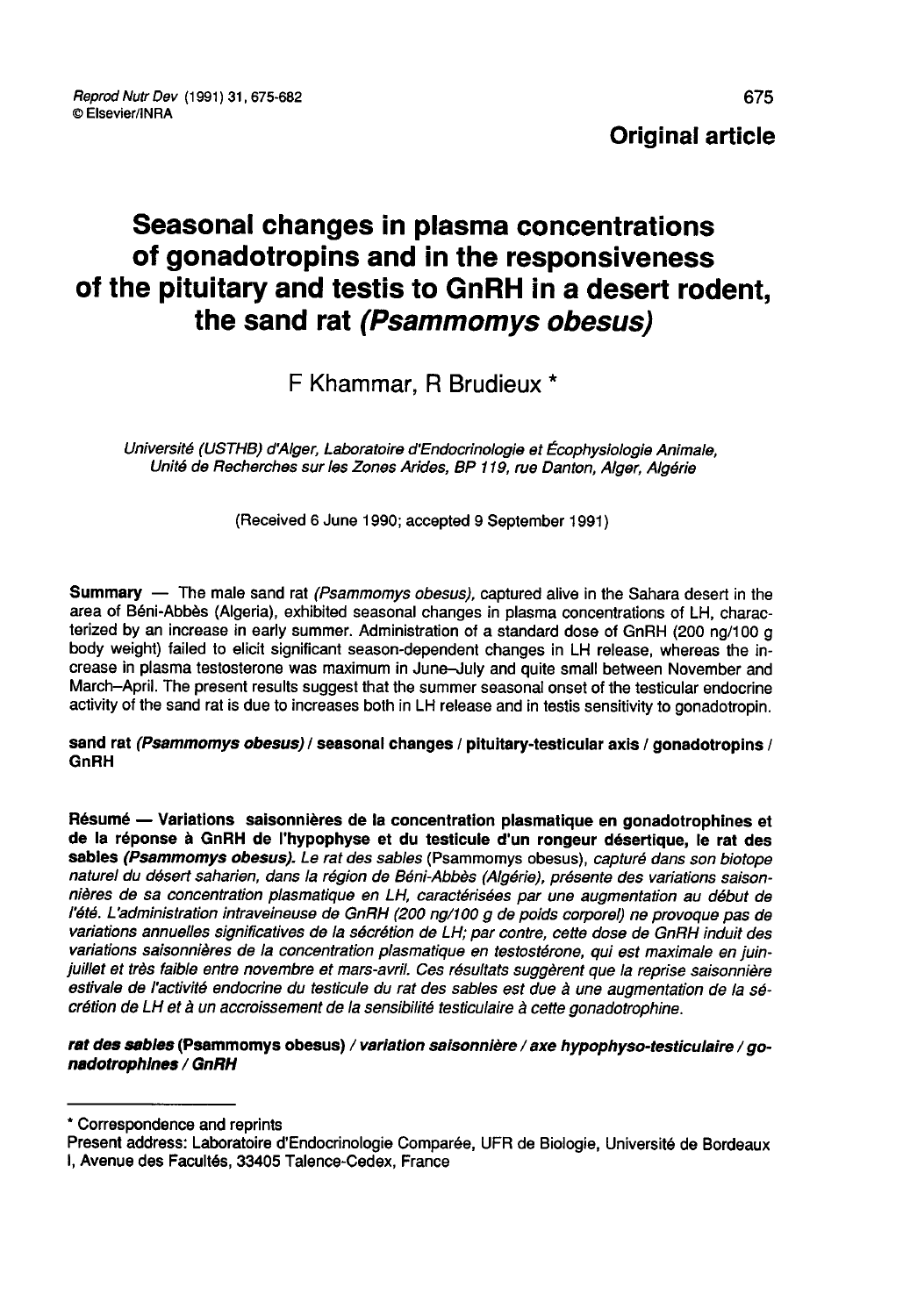## INTRODUCTION

The wild sand rat (Psammomys obesus) in the Béni Abbès area of the Sahara desert, is a seasonal breeder; its endocrine testicular activity exhibits a marked annual cycle, characterized by a rise in early sum-<br>mer (June-July), a maximum in autumn-The wild sand rat *(Psammomys obesus)* in<br>the Béni Abbès area of the Sahara desert,<br>is a seasonal breeder; its endocrine testic-<br>ular activity exhibits a marked annual cy-<br>cle, characterized by a rise in early sum-<br>mer (Ju winter and a decrease throughout the spring (Khammar and Brudieux, 1984).

To elucidate the neuroendocrine mechanisms which control these variations of testicular endocrine function, we have previously shown the occurrence of annual changes in the sensitivity to LH of the sand rat testis, mainly characterized by a marked increase in early summer (Kham mar and Brudieux, 1989).

The objectives of this study were to investigate the annual pattern of gonadotropin secretion and the pituitary and testicuresponsiveness administration of GnRH in order to determine whether the putative seasonal variation in LH release results from annual changes in pituitary sensitivity to GnRH, and if there is an annual pattern of testicular sensitivity to an endogenous concentration of LH.

## MATERIALS AND METHODS

#### Animal: !

Adult male sand rats (Psammomys obesus) were captured alive in the Béni-Abbès area of Algeria (30°T N, 2°10' W), in the Sahara desert. Maturity was checked according to previously described criteria (Amirat et al, 1980). Immediately after trapping, they were kept for 12-24 h in individual cages in the Laboratory and exclusively fed fresh plants (Suaeda mollis) ad libitum. All experiments were carried out between 9.00 and 13.00 h. Blood samples were immediately centrifuged and plasma stored at  $-25$  °C until hormone assays were performed. After decapitation, testes and seminal vesicles were quickly removed and weighed.

## Experiment 1 : plasma LH and FSH concentrations

Ninety-six adult male sand rats were caught between June 1984 and December 1985 (ie 1984, June and October, then 1985, January, late February, late March, June, July, November and December). They were killed by decapitation. Blood from the neck was collected on calcium heparinate at 0-5 °C.

## Experiment 2 : pituitary and testes response to GnRH administration

Sixty-one adult male sand rats were caught between March 1984 and December 1985 (ie 1984, March, June and November, then 1985, late March, June, November and December). They were anaesthetized with an intraperitoneal injection of 4 mg pentobarbitone sodium/100 g body wt (Nembutal, Abott, St Rémi-sur-Avre, France). The left carotid artery and right jugular vein were catheterized. Animals were heparinized with an iv administration of 50 iu (0.2 ml) calcium heparinate/100 g body wt. Then 200 ng GnRH/100 g body wt (Stimu-LH-synthetic decapeptide, Laboratoires Roussel, France) dissolved in 0.2 ml 0.9% (w/v) NaCl containing 0.2% BSA were injected through the jugular vein. Blood samples (4 x 1 ml) were withdrawn from the carotid artery catheter before (0 min) and 15, 60 and 90 min after GnRH administration, in order to evaluate the basal plasma levels of LH and testosterone, LH response to GnRH (15 min) and testosterone response to endoge nous LH (60 and 90 min). In preliminary experi- ments we checked that, 15 min following GnRH administration, the secretion of LH was already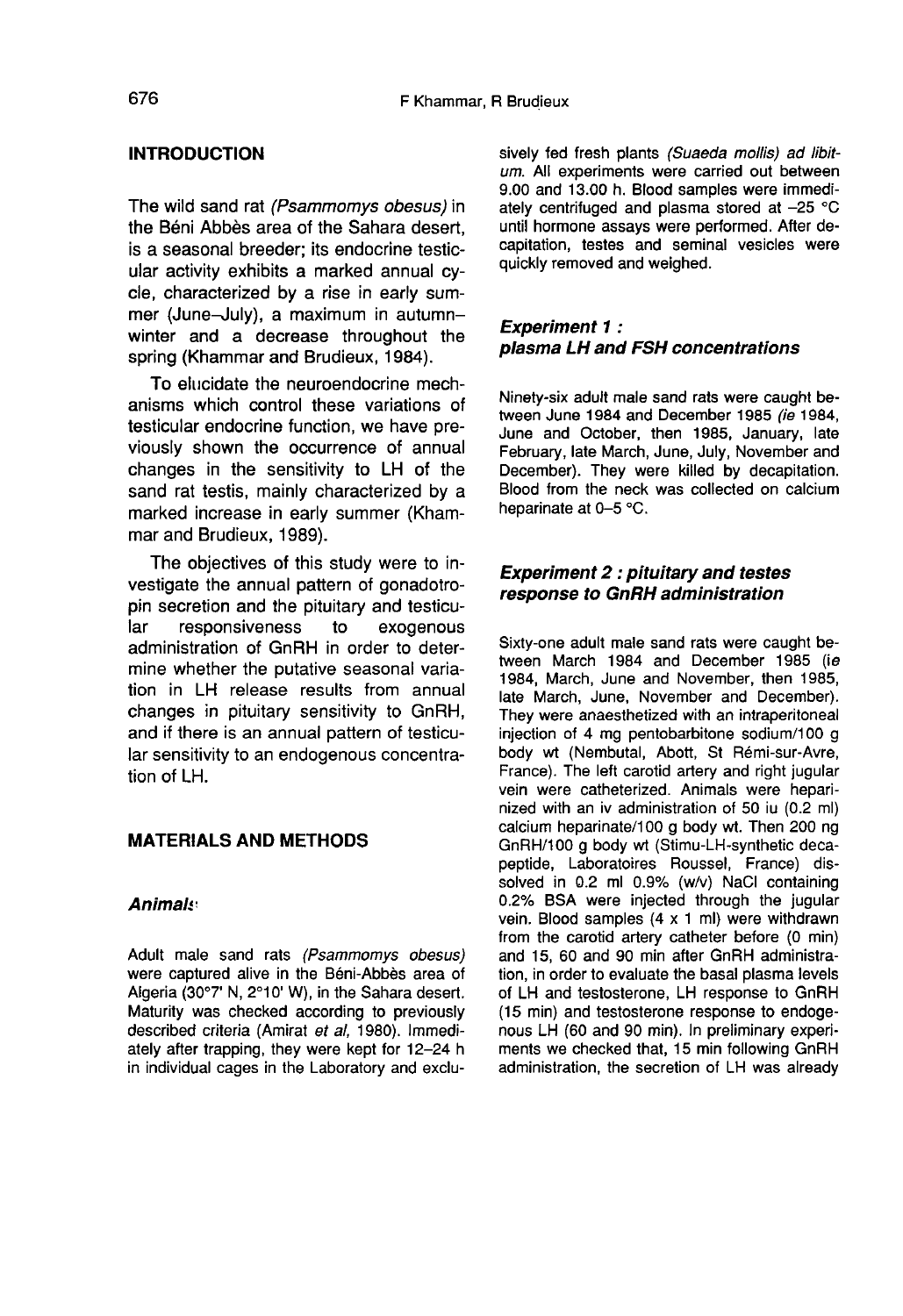maximum. All the animals were then killed by decapitation.

#### RESULTS

#### Hormone assays

Plasma LH and FSH were measured by heterologous radioimmunoassays. The LH reference standard (rat LH-RP2) was a gift from the National Institute of Arthritis, Metabolism and Digestive Diseases (NIAMDD, Bethesda, MA, USA). LH (rat LH SX1-1, donated by Dr Justiz, Gif-sur-Yvette, France) was routinely iodinated according to the chloramine T method (Greenwood et al, 1963) and immediately purified on a Sephadex G-50 column. The antibodies used were anti-rat LH SX1-1 supplied by Dr Dubois<br>(INRA, France). A double antibody procedure was used to separate bound from free hormones. The method was validated by Viguier-Martinez (1983). The detection limit of the LH assay was 0.62 ng/ml; intra- and inter-assay coefficients of variation were 14 and 8%, respectively. Plasma FSH concentrations were measured using the RIA rat FSH kit of the NIAMDD. The limit of detection of the FSH assay was 90 ng/ml. The intra-assay coefficient of variation<br>was 10%. Plasma LH and FSH levels in the<br>sand rat were expressed as NIAMDD LH-RP2<br>and FSH-RP1 reference standards. 90 ng/ml. The intra-assay coefficient of variation was 10%. Plasma LH and FSH levels in the sand rat were expressed as NIAMDD LH-RP2 and FSH-RP1 reference standards.

Testosterone concentrations in plasma aliquots were measured after extraction by ethylacetate-cyclohexane and purification on celite columns, according to the radioimmunoassay method validated by Darbeida and Brudieux (1980). Because of the very low plasma values at 0 min, the purification on celite column was omitted (Khammar and Brudieux, 1987). We checked that results obtained from assays of the same sample, with and without the purification step, were not statistically different.

## Statistical analysis

Means and standard errors (SEM) were calculated and the statistical significance of the results was determined by Student's t-test.

Seasonal changes in plasma gonadotropin concentrations (Exp 1)

## Testis and seminal vesicles weights (table I)

The weights of testis and seminal vesicles of the sand rats exhibited seasonal variations. In late March 1985, they were still high in 7 animals and low in 4 others. Levels were low in all animals in June 1985. Testicular and seminal vesicles weights were increased for 2/6 sand rats in June 1984 and for all the animals in July 1985. They were highest in October 1984 and in November-December 1985. Because of individual variations, the sand rats trapped in late March 1985 and in June 1984 were separated into 2 groups according to seminal vesical weights (tables I, II).

#### Plasma LH concentrations (table I)

Mean values ranged from 2.7-9.8 ng/ml. LH plasma concentrations were high in all the sand rats trapped in June 1984; they decreased in October  $(-76\%; P < 0.01)$ and remained low until late March 1985, at least in animals which still had large testes and seminal vesicles. A significant increase occurred in June 1985 (+ 120%;  $P < 0.001$ , compared to late March) and continued in July 1985. Such an increase could already be observed in late March 1985, despite individual variations in the 4 animals with low testicular and seminal vesicular weights. As in 1984, LH plasma concentrations declined in autumn 1985  $(-54\%; P < 0.001, \text{ compared to June})$ 1985).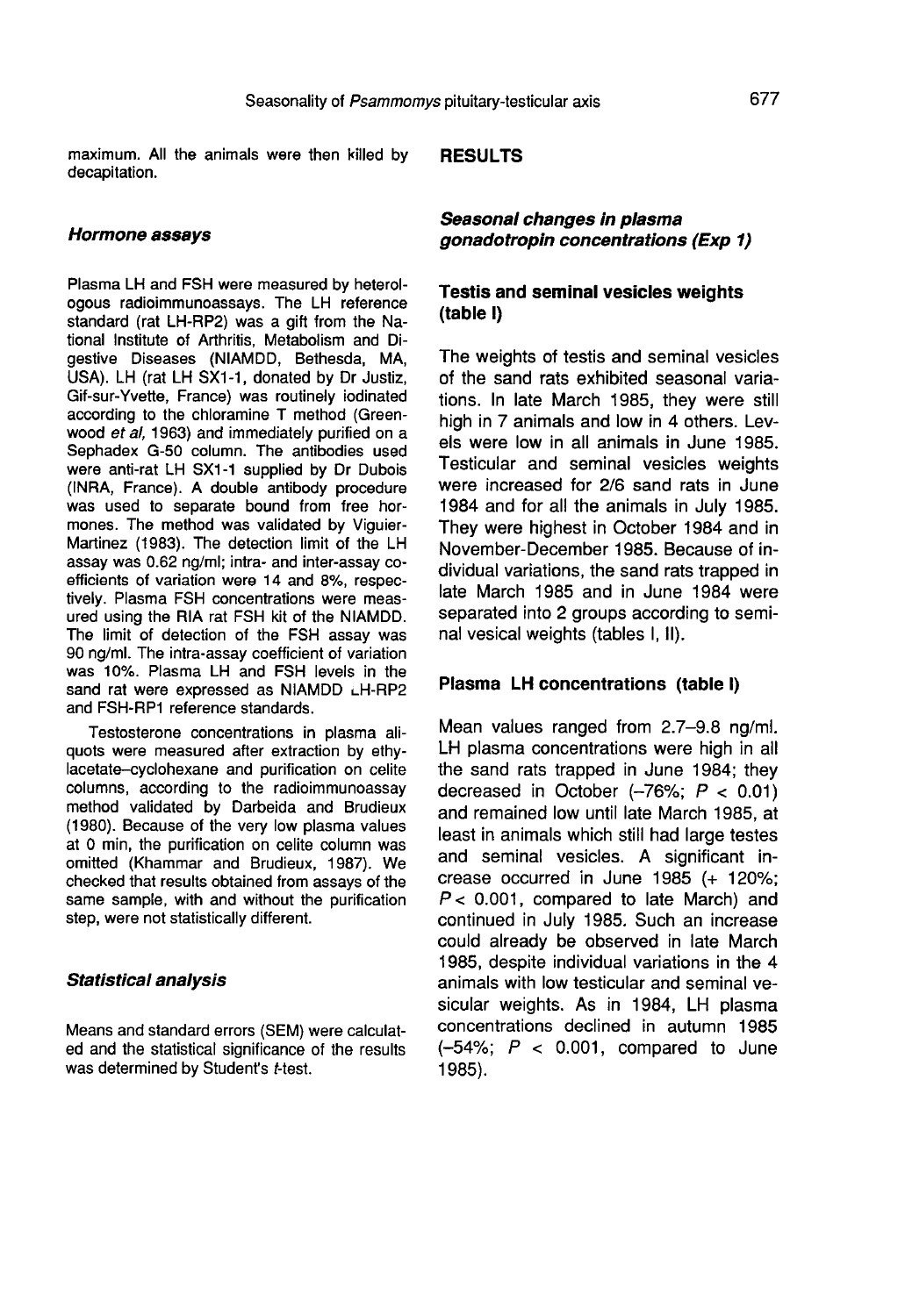| Time of<br>sample | No<br>of<br>animals | Left testis<br>weight | Seminal<br>vesicle<br>weight | Plasma FSH<br>(ng NIAMDD-<br>rat FSH-RP, | Plasma LH<br>(ng NIAMDD-<br>rat LH-RP <sub>2</sub> |
|-------------------|---------------------|-----------------------|------------------------------|------------------------------------------|----------------------------------------------------|
|                   |                     | (mg)                  | (mg)                         | /ml)                                     | /ml)                                               |
| <b>Jun 84</b>     | 2                   | $175 \pm 26$          | $189 \pm 40$                 | 111                                      | 6.4                                                |
|                   | 4                   | $124 \pm 15$          | $64 \pm 6$                   | $114 \pm 3$                              | $7.9 \pm 0.6$                                      |
|                   | (6)                 | $(131 \pm 9)$         | $(81 \pm 4)$                 | $(113 \pm 2)$                            | $(7.6 \pm 0.5)$                                    |
| <b>Oct 84</b>     | 7                   | $241 \pm 19$          | $196 \pm 28$                 | 151 ± 15                                 | $2.7 \pm 0.8$                                      |
| Jan 85            | 10                  | $229 \pm 28$          | $436 \pm 51$                 | $130 \pm 9$                              | $4.7 \pm 1.1$                                      |
| End Feb 85        | 7                   | $299 \pm 15$          | $277 \pm 49$                 |                                          | $3.5 \pm 1.0$                                      |
| End Mar 85        | 7                   | $230 \pm 25$          | $187 + 7$                    | $109 \pm 8$                              | $2.8 \pm 0.7$                                      |
|                   | 4                   | $144 \pm 27$          | $64 \pm 5$                   | $125 + 19$                               | $7.6 \pm 2.7$                                      |
|                   | (11)                | (199 ± 22)            | $(142 \pm 20)$               | $(115 \pm 8)$                            | $(4.2 \pm 1.1)$                                    |
| Jun 85            | 23                  | $154 \pm 10$          | $63 \pm 9$                   | $132 \pm 11$                             | $7.7 \pm 0.6$                                      |
| Jul 85            | 5                   | $186 \pm 16$          | $199 \pm 22$                 | $109 \pm 5$                              | $9.8 \pm 1.2$                                      |
| <b>Nov 85</b>     | 9                   | $304 \pm 15$          | $228 \pm 15$                 | $112 \pm 5$                              | $4.5 \pm 0.9$                                      |
| Dec 85            | 18                  | $297 + 15$            | $194 \pm 13$                 | 126 ± 16                                 | $4.9 \pm 0.5$                                      |

Table I. Seasonal changes in testis and seminal vesicle weights and in plasma concentrations of FSH and LH in adult male sand rat (Psammomys obesus).

Values are means ± SEM.

In June 1984 and in late March 1985, numbers in parentheses are relative to all the animals caught.

#### Plasma FSH concentrations (table I)

Mean values did not show significant variations throughout the year; they ranged from  $109 \pm 5 - 151 \pm 15$  ng/ml.

## Release of LH and testosterone in response to GnRH (Exp 2)

Sand rats used in this experiment also exhibited an annual pattern in testicular and seminal vesicular weights (table II). They were high in all the animals trapped in March 1984 and low in 4/9 caught in March 1985. They remained low for all the animals in June 1985, whereas they increased as early as June 1984; in autumn 1984 and 1985, testicular and seminal vesicles sizes were greatest.

After 15 min, administration of 200 ng GnRH/100 g body wt induced modest increases in plasma LH concentrations, of only a few ng/ml (table II). Annual variation in plasma LH levels measured 15 min following GnRH administration was not statistically significant. So there was no seasonal change in plasma LH response to exogenous GnRH.

Basal plasma concentrations of testosterone were low; they ranged from  $0.15 \pm$ 0.02 ng/ml to  $0.29 \pm 0.07$  ng/ml. A seasonal variation was observed with a minimum in June and a maximum in November (June 1985 versus November 1984 :  $48\%$ ;  $P < 0.05$ ).

Administration of 200 ng GnRH/100 g body wt increased testosterone release. However, the testis response changed with the season (table II): 60 min after GnRH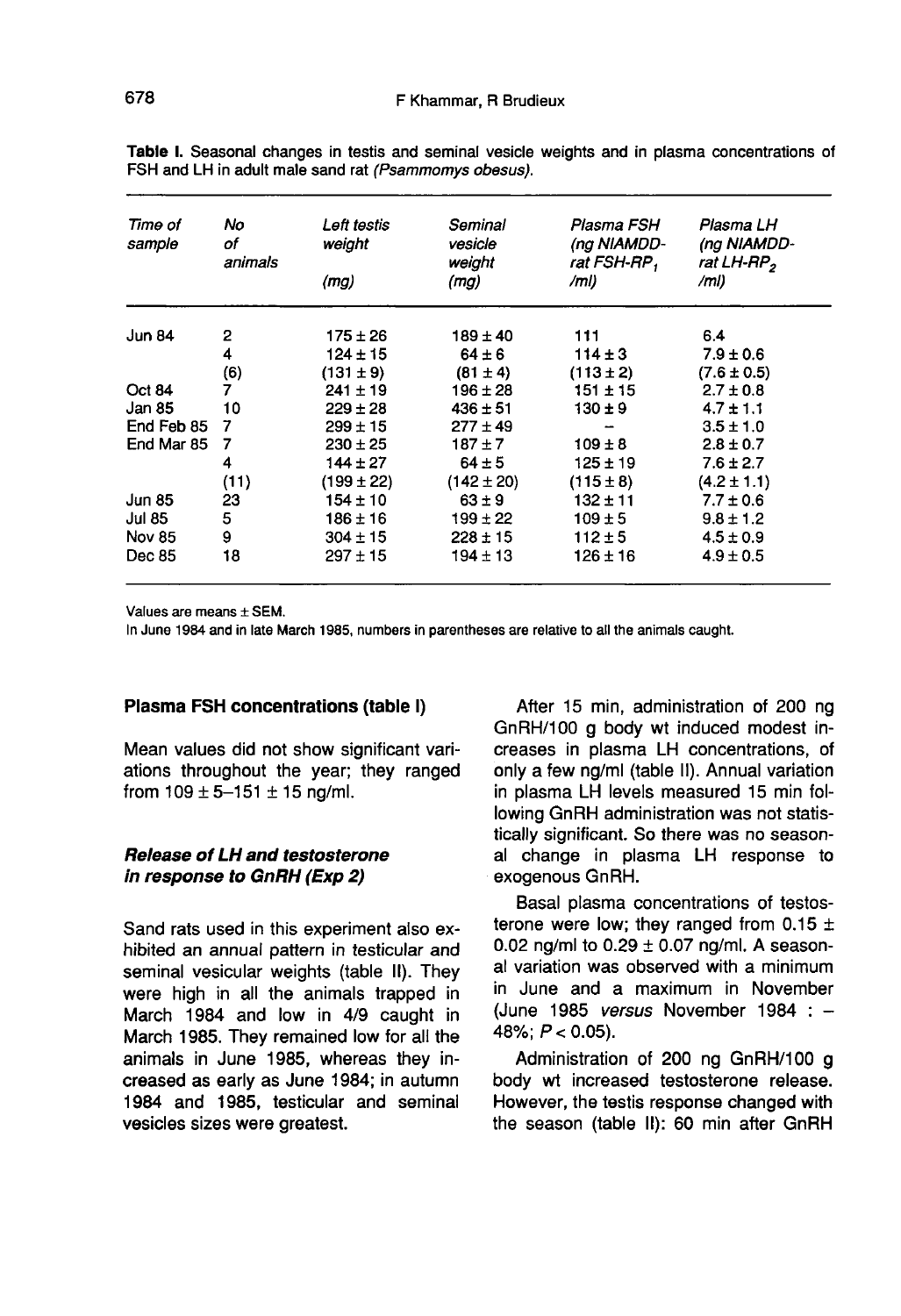Table II. Seasonal changes in testis and seminal vesicle weights and in plasma LH and testosterone concentrations after administration of 200 ng<br>GnRH/100 g body weight in the adult male sand rat (*Psammomys obesus).* 

| Time of<br>sample                         | No of<br>animals    | Left testis<br>weight<br>(mg)                                                                  |                                                                              | (ng NIAMDD-rat LH RP <sub>2</sub> /ml)<br>Plasma LH level |                                                                                                                          |                                                                                                                                                    | Plasma testosterone level (ng/ml)                                        |                                                                            |
|-------------------------------------------|---------------------|------------------------------------------------------------------------------------------------|------------------------------------------------------------------------------|-----------------------------------------------------------|--------------------------------------------------------------------------------------------------------------------------|----------------------------------------------------------------------------------------------------------------------------------------------------|--------------------------------------------------------------------------|----------------------------------------------------------------------------|
|                                           |                     |                                                                                                |                                                                              | before GnRH after GnRH<br>0 min                           | $15 \text{ min}$                                                                                                         | before GnRH<br>0 min                                                                                                                               | after GnRH<br>60 min                                                     | after GnRH<br>anin 06                                                      |
| 884                                       |                     |                                                                                                |                                                                              |                                                           |                                                                                                                          |                                                                                                                                                    |                                                                          |                                                                            |
| March                                     |                     |                                                                                                |                                                                              | L                                                         |                                                                                                                          |                                                                                                                                                    |                                                                          |                                                                            |
|                                           | ൕ                   | $284 \pm 20$<br>186 ± 13<br>277 ± 17                                                           |                                                                              |                                                           |                                                                                                                          |                                                                                                                                                    |                                                                          |                                                                            |
| ne<br>Po<br>Nov                           | $\bullet$           |                                                                                                | $415 + 54$<br>$251 + 30$<br>$484 + 44$                                       | $3.0 \pm 1.2$<br>$4.5 \pm 0.8$                            | $7.5 \pm 0.9$<br>7.5 ± 1.1                                                                                               | $0.19 \pm 0.03$<br>0.16 ± 0.02<br>0.29 ± 0.07                                                                                                      | $0.34 \pm 0.09$<br>$8.67 \pm 0.49$<br>$1.11 \pm 0.22$                    | $0.47 \pm 0.19$<br>6.14 $\pm$ 0.94<br>1.24 $\pm$ 0.24                      |
| 985                                       |                     |                                                                                                |                                                                              |                                                           |                                                                                                                          |                                                                                                                                                    |                                                                          |                                                                            |
| End March                                 |                     |                                                                                                |                                                                              |                                                           |                                                                                                                          |                                                                                                                                                    |                                                                          |                                                                            |
|                                           |                     |                                                                                                |                                                                              |                                                           |                                                                                                                          |                                                                                                                                                    |                                                                          | $1.71 \pm 0.39$<br>0.69 ± 0.32                                             |
|                                           | $+$ $@$ $2$ $@$ $2$ | $262 \pm 29$<br>$129 \pm 26$<br>$(216 \pm 31)$<br>$144 \pm 12$<br>$263 \pm 20$<br>$283 \pm 20$ | $254 \pm 36$<br>$55 \pm 12$<br>$(180 \pm 42)$<br>$84 \pm 15$<br>$236 \pm 22$ |                                                           | $\begin{array}{l} 11.6 \pm 0.8 \\ 4.2 \pm 0.8 \\ (7.2 \pm 1.9) \\ 6.6 \pm 1.4 \\ 6.4 \pm 1.2 \\ 6.4 \pm 1.2 \end{array}$ | $\begin{array}{c} 0.24 \pm 0.04 \\ 0.12 \pm 0.03 \\ 0.19 \pm 0.03 \\ 0.19 \pm 0.02 \\ 0.24 \pm 0.03 \\ 0.24 \pm 0.03 \\ 0.20 \pm 0.02 \end{array}$ | 1.16 ± 0.43<br>0.18 ± 0.01<br>0.67 ± 0.33)<br>2.17 ± 0.55<br>2.28 ± 0.84 |                                                                            |
|                                           |                     |                                                                                                |                                                                              |                                                           |                                                                                                                          |                                                                                                                                                    |                                                                          |                                                                            |
| $\frac{2}{3}$ $\frac{2}{2}$ $\frac{8}{1}$ |                     |                                                                                                |                                                                              |                                                           |                                                                                                                          |                                                                                                                                                    |                                                                          | $(1.20 \pm 0.32)$<br>$2.60 \pm 0.62$<br>$2.39 \pm 0.78$<br>$0.33 \pm 0.19$ |
|                                           |                     |                                                                                                | $339 \pm 37$                                                                 |                                                           |                                                                                                                          |                                                                                                                                                    | $0.23 \pm 0.11$                                                          |                                                                            |
|                                           |                     |                                                                                                |                                                                              |                                                           |                                                                                                                          |                                                                                                                                                    |                                                                          |                                                                            |

Values are means ± SEM. In late March, numbers in parentheses are relative to all the animals caught.

## Seasonality of Psammomys pituitary-testicular axis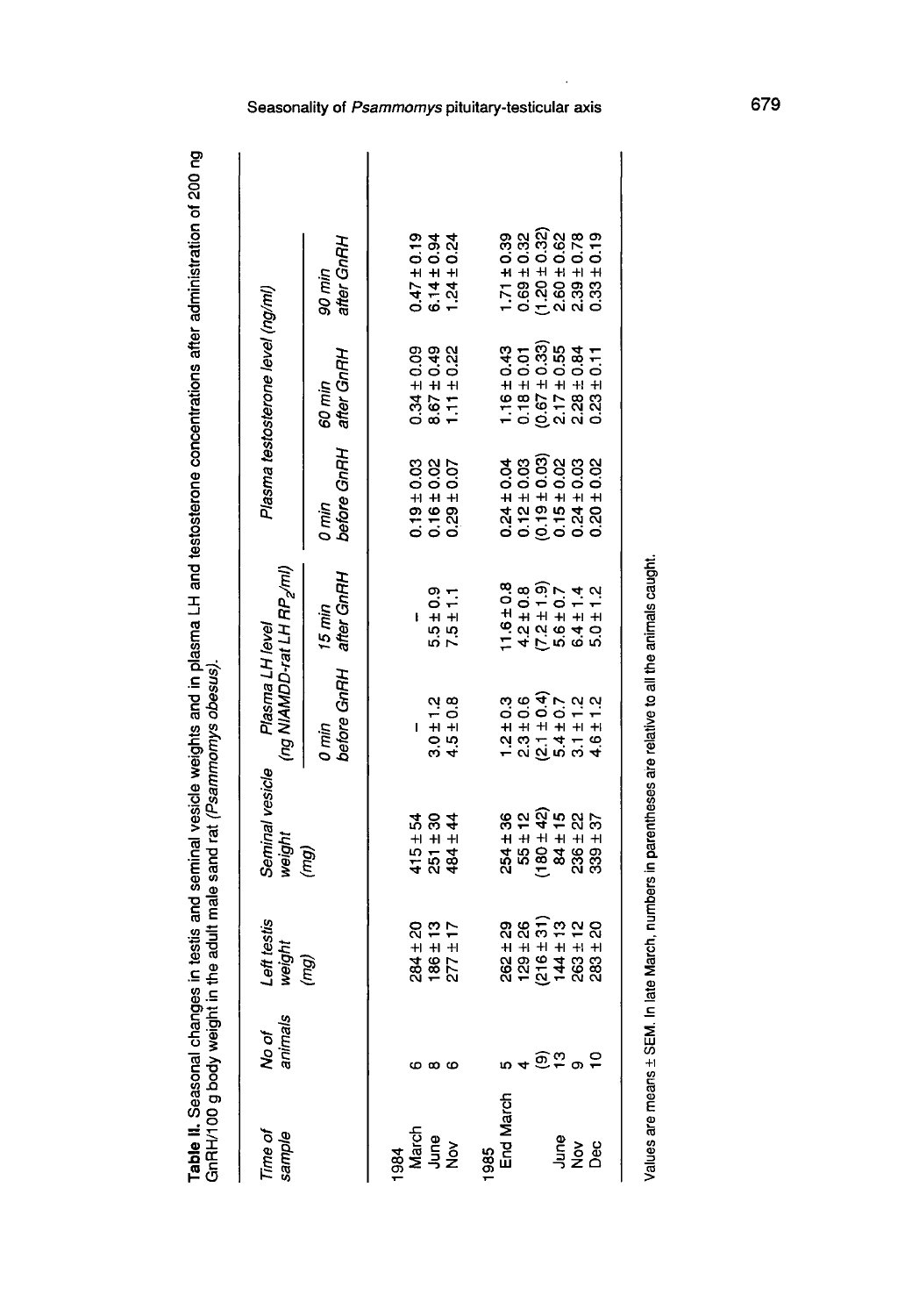administration, plasma concentration of testosterone increased more in June than at other periods. At 90 min after GnRH administration, plasma testosterone concentration changes followed a similar pattern (table II).

## **DISCUSSION**

The weights of testes and seminal vesicles of the sand rats used in the present experiments exhibited seasonal variations similar to those previously reported (Khammar and Brudieux, 1984).

We have shown that the sand rat (Psammomys obesus), captured alive in the field in the Sahara desert, exhibited seasonal variation in plasma concentration of LH, mainly characterized by an increase in early summer (June-July). These data are the first dealing with annual changes in the pituitary gonadotrophic activity in a desert rodent. Fluctuations in LH secretion have been reported in domestic animals (pigmy goat: Muduuli et al, 1979; ram: Schanbacher and Lunstra, 1976; Ortavant and Loir, 1980) and in wild animals (vole: Charlton et al, 1983; mongoose: Soares and Hoffmann, 1981; squirrel: Barnes, 1986; fox and badger: Maurel, 1981; Audy et al, 1985; deer: Lincoln and Kay, 1979; Bubenik et al, 1982). In most cases, seasonal changes in plasma LH levels parallelled those of plasma testosterone concentrations.

In the sand rat, seasonal profiles of pituitary and testis activities were opposite: whereas production of testosterone and seminal vesicles weights were maximum, plasma concentrations of LH were the lowest in winter. Moreover, at the end of March, plasma LH levels in animals with regressed genital apparatus were higher than in those with large testes and seminal

vesicles. In spring the testicular endocrine activity decreased until it was at a minimum in June, whilst plasma LH concentrations increased to a maximum in early summer. Thus, our data suggest that seasonal variations in LH secretion by the pituitary of the sand rat are closely related to those of the feedback inhibition by gonadal androgens; the decline in androgen production during spring, decreasing the negative feedback, might allow increased LH secretion.

It is noteworthy that the sand rat exhibited seasonal changes in LH secretion although inhabiting low latitudes. The influence of environmental factors such as temperature, nutrition and photoperiod needs to be examined. Their annual variations in the Béni-Abbès area have been previously described (Khammar and Brudieux, 1984). The implication of photoperiod is most likely because of the onset of pituitary activity took place after the summer solstice and the photoperiodic regulation of neuroendocrine gonadal activity is well known (Turek and Campbell, 1979); although the involvement of photoperiod decreases when latitude decreases, nevertheless only a few hours annual variation in daylength are sufficient to control breeding activity.

However, due to the infrequent trapping periods, and although it is not possible to accurately determine the duration of the seasonal patterns of pituitary and testicular activities, a time-lag obviously occurred: in June-July the incremental plasma concentration of LH was already large whereas an increase in testicular function had only just begun. In species in which it has been previously reported (ram: Schanbacher and Lunstra, 1976; Ortavant and Loir, 1980; pigmy goat: Muduuli et al, 1979; fox and badger: Maurel, 1981; Audy et al, 1985), such a time-interval is seen as an argu-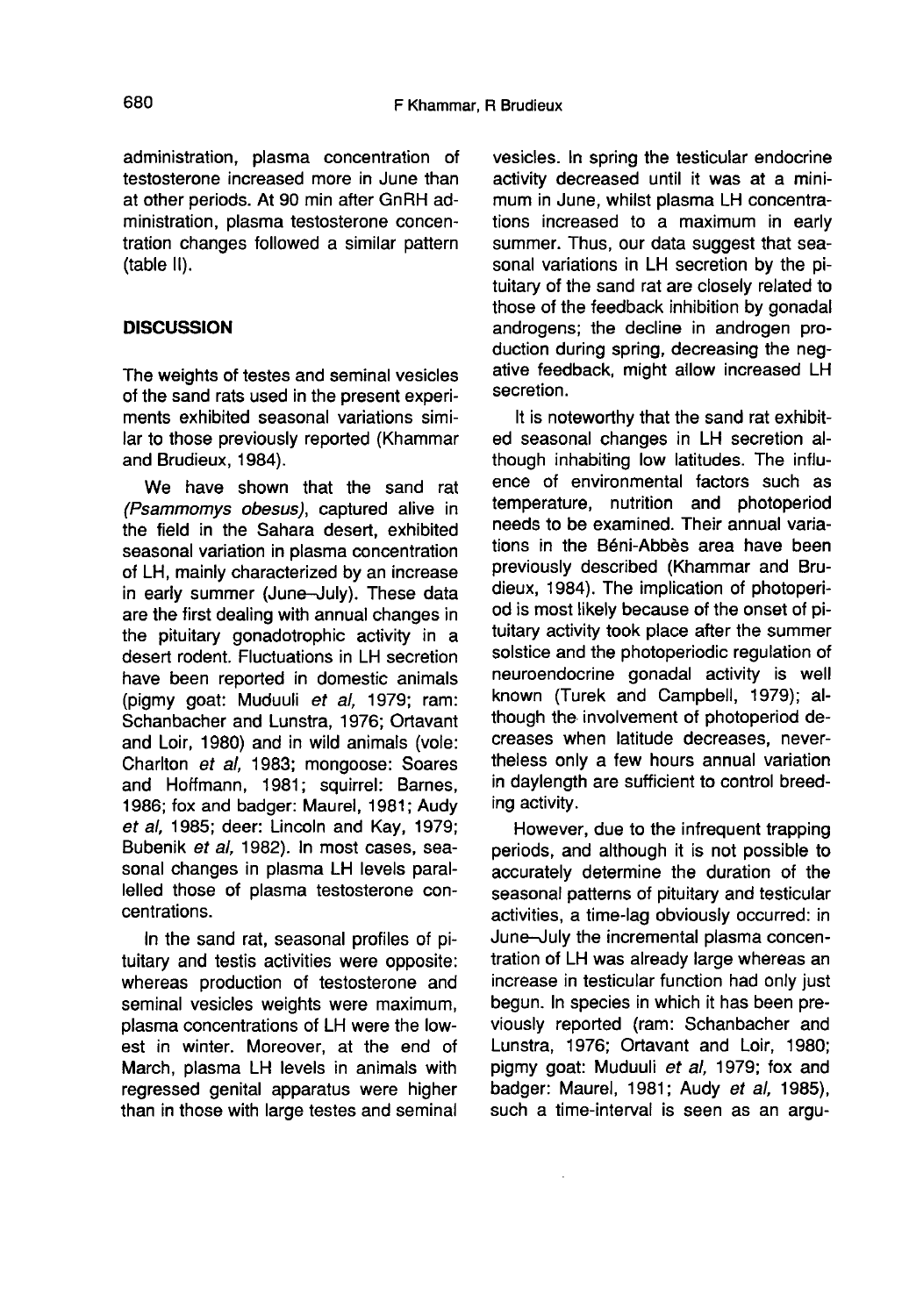ment for the involvement of LH in the seasonal recrudescence of testicular endocrine activity.

In our experimental conditions, 15 min after administration of 200 ng GnRH/100 g body wt, plasma LH concentration increased only slightly and there was no significant seasonal change in the pituitary response. This is in disagreement with data on the ram (Lincoln, 1977), the deer (Lincoln and Kay, 1979; Plotka et al, 1984; Van Mourik et al, 1986) and the mongoose (Soares and Hoffmann, 1982), which showed that the amplitude and/or the duration of the response of the pituitary to GnRH were the greatest just before and/or during the period of maximum testicular activity. Nevertheless, in order to determine the factors which trigger seasonal variations in LH secretion, annual changes in GnRH release from the hypothalamus under basal conditions and in response to a standard dose of testosterone could be checked.

Our results show that the seasonal onset of the testicular endocrine activity of the sand rat was preceded by an increase in pituitary LH secretion both in June and July and, as previously reported, by an increase in testicular sensitivity to LH (Khammar and Brudieux, 1989). The present results on release of testosterone in response to GnRH strengthen the above<br>conclusion. This is in spite of a lower plasma level of endogenous gonadotropin after GnRH treatment in the present experiment, as compared to that induced by exogenous administration of 25 iu hCG (Khammar and Brudieux, 1989). In early summer, this endogenous LH was sufficient to elicit a maximum plasma testosterone concentration increase. This agrees with a higher testis sensitivity to LH at this time. Moreover, from November to late March, whereas the testis response following hCG administration was markedly reduced but still significant compared to June-July, it was quite small after GnRH treatment.

In conclusion, the present results clearly show that the seasonal recrudescence of the testicular endocrine activity of the sand rat captured in its desert environment is due to a summertime increase both in LH release and in testis sensitivity to LH. These factors are unlikely to be involved in the spring decline in testicular function and a putative role of thyroid hormones (Boissin et al, 1980) is currently being investigated.

## ACKNOWLEDGMENTS

The authors gratefully acknowledge the assistance of Drs MC Martinez, M Blanc and JC Poirier in the LH and FSH radioimmunoassay. Rat LH for iodination, anti-rat LH and anti-rat FSH + rat FSH for iodination + LH and FSH reference standards were supplied respectively by Dr Justisz, Dr Dubois and the NIAMDD (Dr Parlow). They also wish to thank Dr JP Gosling (University College of Galway, Ireland) for correction of the manuscript.

## REFERENCES

- Amirat Z, Khammar F, Brudieux R (1980) Seasonal changes in plasma and adrenal concentrations of cortisol, corticosterone, aldosterone and electrolytes in the adulte male sand rat (Psammomys obesus). Gen Comp<br>Endocrinol 40, 36-43 irat Z, Khammar F,<br>sonal changes in pl<br>centrations of cortise<br>terone and electroly<br>sand rat (*Psammon<br>Endocrinol* 40, 36-43<br>by MC, Bonnin M,
- Audy MC, Bonnin M, Souloumiac J, Ribes C, Kerdelhue B, Mondain-Monval M, Scholler R, Canivenc R (1985) Seasonal variations in plasma luteinizing-hormone and testosterone levels in the European badger, Meles meles L. Gen Comp Endocrinol 57, 445-453
- Barnes BM (1986) Annual cycles of gonadotropins and androgens in the hibernating golden-mantled ground squirrel. Gen Comp Endocrinol 62, 13-22